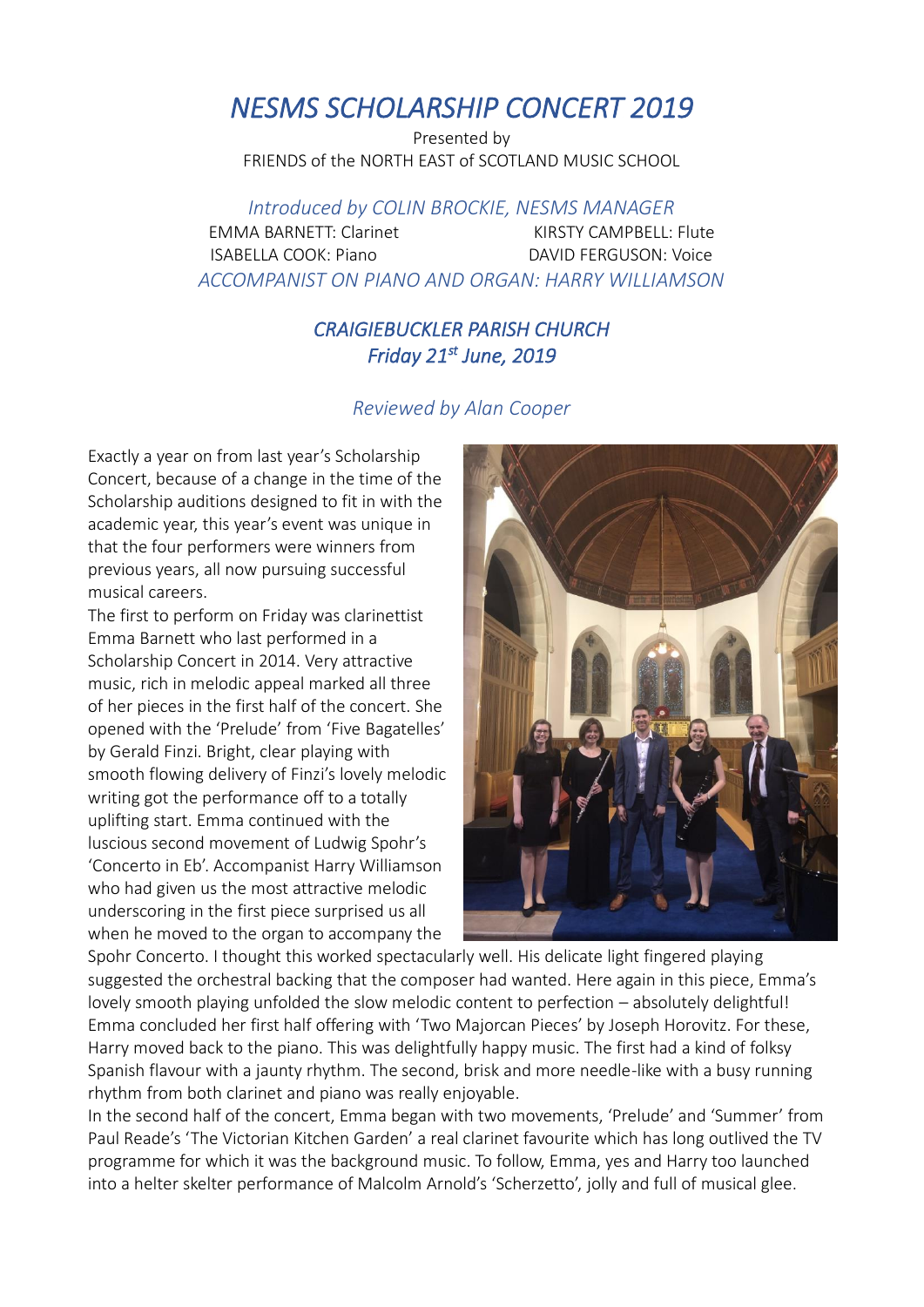The second performer on Friday was pianist Isabella Cook who last appeared in a Scholarship Concert in 2011. Isabella opened her offering with J. S. Bach's 'Toccata in G Major, BWV 916'. The work contains far more than the title would seem to suggest. It is actually in three very different movements. The first, Allegro, begins with rapidly descending scales that sounded like chiming bells and the following chords were very much a carillon. The second movement, Adagio, had fine counterpoint and within it, a rather attractive melody. The finale offered an exciting contrapuntal gigue. Should Bach's music be played on the piano? Well, why not. I remember when the BBC broadcast all the Preludes and Fugues performed by several well-known pianists. I thought Isabella's playing lived up rather well to that and she brought out many expressive details in her performance that sounded both fresh and exciting.

To follow, Isabella offered Schumann's 'Arabeske op. 18'. It takes us through a changing series of contrasting moods and in her playing Isabella led us through these with remarkable fluency and freedom.

In the second part of the concert she played three extracts from Prokofiev's 'Romeo and Juliet op 75'. These pieces have very different colours and emotional punch but I felt that the piano version does not have the range of colour you get from the orchestra. I remember Gergiev's performance at the Edinburgh Festival of all the music from the ballet. It was rather long. I was sorry that Isabella was required by pressure of time to omit Chopin's 'Waltz in a minor' - some other time perhaps?

Flautist Kirsty Campbell last appeared in a Scholarship Concert in 2017. Her choice of opening piece was Handel's 'Sonata in G Major'. Once again Harry Williamson moved to the organ for the accompaniment and here too it worked spectacularly well. I found Kirsty's performance light and full of elegant refinement. It was originally written for oboe but was transposed by an unknown hand into G for flute and continuo. It has five movements both slow and fast and in both, Kirsty's playing had expressive phrasing and detailed attention to rhythmic detail.

To follow, she played a less well-known piece, 'Im Silberkranze', (*Wreath of Silver)* by Carl Reinecke. In this, she made the flute float attractively over Harry's very fine piano accompaniment. Kirsty's final piece in the first half of the concert was 'Fantasie' by Gabriel Fauré. Here too the playing was elegant, bringing out the melody and in the faster section there was a fairyland lightness to both flute and piano.

It was Kirsty who was chosen to round off the concert in the second half with 'Cantabile et Presto' by George Enesco (or Enescu if you prefer the original Romanian spelling). This was a challenging piece and in many ways it was Kirsty's finest performance. It rounded up the performance so well.

The final performer, bass baritone David Ferguson, last sang in a Scholarship Concert in 2013. In the first half of the concert he chose what rank among the finest of English songs in the repertoire beginning with 'Silent Noon' by Vaughan Williams, his setting of words by Dante Gabriel Rosetti. It was interesting that in the Song Section of Cardiff Singer of the World last night, the Welsh mezzo Angharad Lyddon sang this very piece but in her performance, I did not catch the words at all. I did manage to follow the text in David's performance. The words are so delicious that this really mattered. David's diction in the following set of the five songs. from Finzi's 'Let us Garlands Bring' was also very clear. Here the texts are taken from plays by Shakespeare. The opening song is rather sombre but all the others are upbeat. I particularly liked 'Fear no more the heat o' the sun'. David opened the second half of the concert with Schubert's 'An die Musik' it worked specially well with its range most well accommodated to David's vocal range.

Near the end of the concert, David sang two very dramatic arias from Verdi's operas 'Simon Boccanegra' and Banquo's aria from 'Macbeth' but these really are rather dark. Perhaps being that this was so near the end could he perhaps have chosen one of the more comical or light-hearted bass arias. Still, well done David. Thank-you and all the other performers for giving your time and